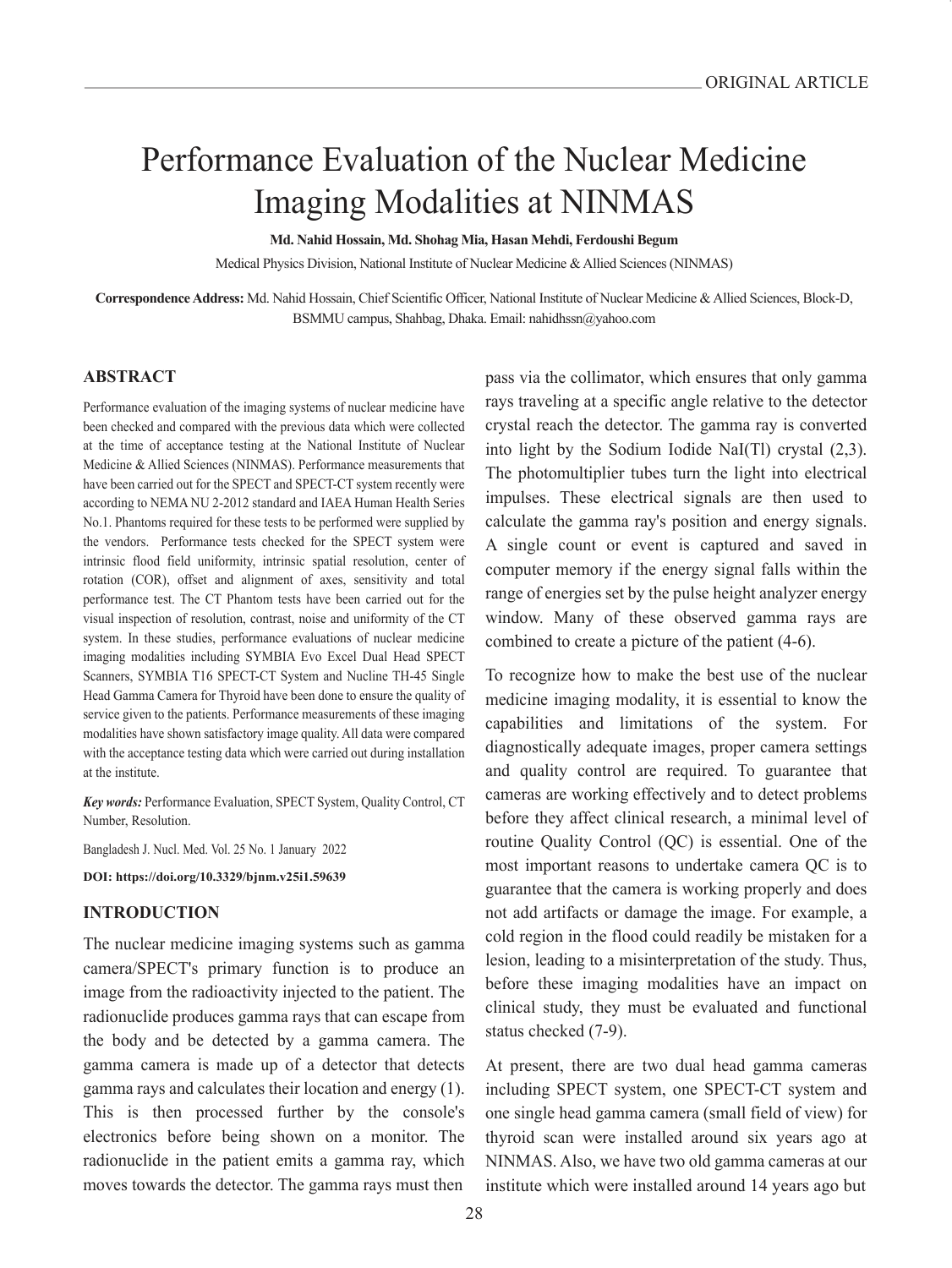still functioning. All equipment is going to be getting old thereby reducing performance ability. At the time of installation, several acceptance testings were carried out for all equipment. It is very essential to do the performance evaluation for all equipment from time to time for proper functioning. Routine QC tests are done regularly but these are not sufficient for measuring all performance parameters of the equipment. To assess the performance of imaging modality, identify the lacking and improve the functional capability with image quality is quite necessary.

#### **OBJECTIVES**

The purpose of this research is to evaluate the performance and improve the image quality of the dual head SPECT systems, thyroid gamma camera, and SPECT/CT imaging modalities; all of which were installed in our institute several years ago.

## **MATERIALS AND METHODS**

#### *Intrinsic Uniformity*

The SPECT system's main assumptions are that the camera system's response to uniform irradiation is uniform within given ranges. By uniformly flooding the detector crystal with gamma radiation without the influence of a collimator, the count density fluctuation over the gamma camera useful field of view (UFOV) and central field of view (CFOV) can be measured. With a 0.4 mCi Tc-99m point source and standard technique, intrinsic flood field uniformity was measured. At least five times larger than the detector UFOV, the point source is centrally placed above the detector. On the other hand, a distance of four times the UFOV is sufficient. With an image matrix size of 256x256, flood images were acquired (10-12).

Visual inspection and calculation of the integral uniformity (IU) and differential uniformity (DU) within the camera's CFOV and UFOV were used to assess the flood field uniformity. For proper evaluation, a sufficient count density must be obtained. According to the NU 1-2012 standard, the flood image includes about 30 million counts within the camera UFOV. The image detector area is referred to as UFOV, while the 75 percent usable FOV is referred to as CFOV. Within the

Region of Interest (ROI), the maximum and minimum pixel counts have been recorded. Integral uniformity is determined in each of these fields of view using the equation below.

Integral uniformity  $(\%) = \frac{\text{maximum pixel count}}{\text{maximum pixel count} + \text{minimum pixel count}} \times 100$ 

The greatest count difference in any 6 consecutive pixels has been established for each row or column of pixels in the X and Y directions within the UFOV and the CFOV. It has been discovered what the largest value of this maximum count difference in the sets of rows and columns is. The differential uniformity, DU, is then given by

$$
DU = \frac{(Hi-Low)}{(Hi+Low)} \times 100
$$

Where Hi and Low are the pixel counts giving the highest value of the maximum count difference. Figure 1 shows the intrinsic uniformity test for the SPECT system at NINMAS which was processed by the processing software of the imaging system.

Intrinsic Calibration

**Figure 1: Uniformity test for the SPECT system at NINMAS**

### *Spatial Resolution*

Spatial resolution was achieved using a resolution bar phantom and another approach using a 1mCi Tc-99m point source. The detector UFOV was covered by a quadrant bar phantom consisting of four separate panels of parallel bars of decreasing size and spacing. In the smallest quadrant, the bar phantom has a bar width that is roughly half of the expected inherent spatial resolution (the smallest bars are 2 mm). The goal of this bar phantom test is to find the image's smallest quadrant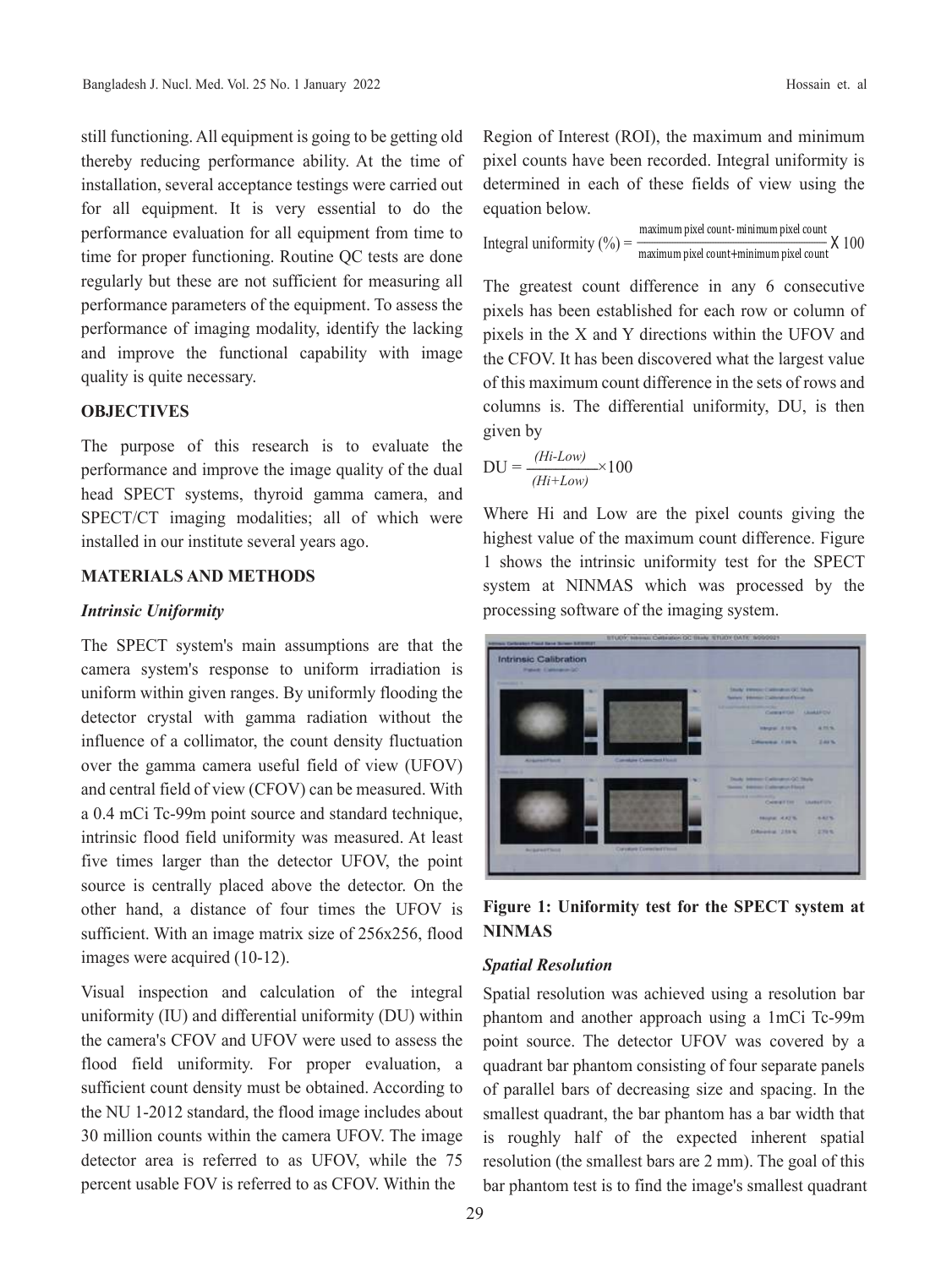of bars. The line spread function (LSF)'s width at half maximum (FWHM) is around 1.6 times the smallest visible bar size (13).

#### *Sensitivity*

The sensitivity of the SPECT system is evaluated in counts per minute per unit activity, CPM/KBq  $(CPM/\mu)$  using radioactive sources located within the camera's UFOV. The sensitivity was calculated using the count rate of a known radionuclide in a disk source with low attenuation and scatter for a certain collimator. The measurement of the sensitivity for Tc-99m was obtained using a parallel-hole and low-energy high-resolution (LEHR) collimator (11). Figure 2 shows the Sensitivity profile of the SPECT system which was acquired from the camera.



**Figure 2: Sensitivity profile of the SPECT system at NINMAS**

## *Centre of rotation (COR)*

COR, which must evaluate the center of rotation offset, alignment of the camera Y-axis, and head tilt with respect to the axis of rotation, is one of the most significant

| Senies Description - LCHIII-- IRCNOSTI L-<br>Sieles Date 09/09/2021<br>Series Tone 10:50 SEPM<br><b>Paint categoride</b><br><b>Head Alignment Calibration</b><br>TAXAY MARI COR PE CANVANN & Flores Divis<br><b>Dent Dente - LO 61-CATATTET</b><br>THE ILLIAN ISSUED<br>Detector 1<br><b>Outsctor 2</b><br><b>Caster Of Hollands</b><br>8.818<br>-<br>Autom<br>531<br><b>HALL</b><br>m<br><b>Sak Huaston Angel</b><br>3.925<br>$\sim$<br>Summer Printers and Stores<br><b>MADE</b><br>$\sim$<br>President<br>$\overline{ }$<br><b>FacetLanger</b><br><b>Hart</b><br>Steph Sactor 11<br><b>CATH OTRAINS</b><br>2,340<br>m<br>m<br><b>Author:</b><br>3,311<br><b>Hara</b><br><b>Bak Repressivings:</b><br>-3,358<br>m<br><b>Det Paul Ave &amp; Tem</b><br>16.847<br>m<br>Phryakfile<br>m<br>Ficalianghi<br>m<br>×<br>1,780, 1280<br>30 30 30 33 34<br>the legs<br><b>Tim link</b><br>ILTUCY: MHIT COR 150 Calibratori S Ponts Study: STUDY DATE: 9/20/2021<br>ent till t.Part finn Simmi 9303021<br>James Description - (LFESI > +09/202021+<br>Senies Date: 09/20/2023<br><b>Series Time: 87.30.22 PM</b><br>Postest Castrology OC<br><b>Head Alignment Calibration</b><br>Study, 14991 CORT FREQUESIVE STORES Study.<br>Select Sales - LINER's +000 EXTER<br>Series =(+401 = +000300021+<br><b>Detector 1</b><br>Detector <sub>2</sub><br>Cerne Of Hitchin<br>0547<br><b>SHO</b><br>Aural Sales<br>13,558<br><b>COLOR</b><br>叫<br><b>Back Projection Angle</b><br>DD42<br>ing<br>Turtown President At 2004.<br><b>M.BEZ</b><br><b>HEL</b><br><b>PHODATION</b><br><b>Prignts</b><br>Precarculate<br>Smogram Sultation 11<br>Come Officialor.<br>2798<br>pos<br>m<br>Anatist<br>改推定<br>m<br><b>Days President Angle</b><br>-2842<br>mo<br>wrote Dates plus AC20 on<br>M RST<br>m<br><b>Pinneyed Stay</b><br>m<br>Focationum.<br>m<br>œ<br>00 (100 270 W. m)<br>$-388$ (272)<br>360<br>٠<br>View <b>Anglie</b><br>View August<br>STUDY: MHR COR 76 Calibration 5 Points Study STUDY DATE: 9/20/2021<br>FOR 75 S Point Same Screen 9/20/2021<br>Senior Time: 02 33.14 PM<br><b>Patent Caltrawn GC</b><br><b>Head Alignment Calibration</b><br>Under MHP COR 76 Calibration S Points Study<br>Select Serbect - UNITS - HINOSOTITY<br>Senior rivers contrative<br><b>Ownector 2</b><br><b>Detector 1</b><br>Come Of Ranger<br>3330<br>mm<br>Aust Shit<br>3116<br>mm<br>m<br><b>Back Projection Ample</b><br>8345<br>this<br>Summy Hunckdron At 20cm<br>NOW<br>em<br><b>Promoted Rake</b><br><b>REFE</b><br>Preacenge<br>mm<br>Silingari Selection 1<br>$-0.02$<br>Come Of Rosane<br>2041<br><b>PORT</b><br>m<br>前方<br><b>Africa</b><br>Assi Shift<br>$-041$<br><b>Elects Projection Angel</b><br><b>MS</b><br>white south in At 20cm<br>91,168<br><b>tres</b><br>wes<br><b>Provided Fire</b><br><b>Field Limites</b><br><b>REST</b> |                                 | STUDY: MHR COR 90 Calibration 5 Points Bludy: STUDY DATE: 9/20/2021 |  |
|-------------------------------------------------------------------------------------------------------------------------------------------------------------------------------------------------------------------------------------------------------------------------------------------------------------------------------------------------------------------------------------------------------------------------------------------------------------------------------------------------------------------------------------------------------------------------------------------------------------------------------------------------------------------------------------------------------------------------------------------------------------------------------------------------------------------------------------------------------------------------------------------------------------------------------------------------------------------------------------------------------------------------------------------------------------------------------------------------------------------------------------------------------------------------------------------------------------------------------------------------------------------------------------------------------------------------------------------------------------------------------------------------------------------------------------------------------------------------------------------------------------------------------------------------------------------------------------------------------------------------------------------------------------------------------------------------------------------------------------------------------------------------------------------------------------------------------------------------------------------------------------------------------------------------------------------------------------------------------------------------------------------------------------------------------------------------------------------------------------------------------------------------------------------------------------------------------------------------------------------------------------------------------------------------------------------------------------------------------------------------------------------------------------------------------------------------------------------------------------------------------------------------------------------------------------------------------------------------------------------------------------------------------------------------------------------------------------------------------------------------------------------------------------------------------------------------------|---------------------------------|---------------------------------------------------------------------|--|
|                                                                                                                                                                                                                                                                                                                                                                                                                                                                                                                                                                                                                                                                                                                                                                                                                                                                                                                                                                                                                                                                                                                                                                                                                                                                                                                                                                                                                                                                                                                                                                                                                                                                                                                                                                                                                                                                                                                                                                                                                                                                                                                                                                                                                                                                                                                                                                                                                                                                                                                                                                                                                                                                                                                                                                                                                               | MOT RCA Pura Sale Romer W202021 |                                                                     |  |
|                                                                                                                                                                                                                                                                                                                                                                                                                                                                                                                                                                                                                                                                                                                                                                                                                                                                                                                                                                                                                                                                                                                                                                                                                                                                                                                                                                                                                                                                                                                                                                                                                                                                                                                                                                                                                                                                                                                                                                                                                                                                                                                                                                                                                                                                                                                                                                                                                                                                                                                                                                                                                                                                                                                                                                                                                               |                                 |                                                                     |  |
|                                                                                                                                                                                                                                                                                                                                                                                                                                                                                                                                                                                                                                                                                                                                                                                                                                                                                                                                                                                                                                                                                                                                                                                                                                                                                                                                                                                                                                                                                                                                                                                                                                                                                                                                                                                                                                                                                                                                                                                                                                                                                                                                                                                                                                                                                                                                                                                                                                                                                                                                                                                                                                                                                                                                                                                                                               |                                 |                                                                     |  |
|                                                                                                                                                                                                                                                                                                                                                                                                                                                                                                                                                                                                                                                                                                                                                                                                                                                                                                                                                                                                                                                                                                                                                                                                                                                                                                                                                                                                                                                                                                                                                                                                                                                                                                                                                                                                                                                                                                                                                                                                                                                                                                                                                                                                                                                                                                                                                                                                                                                                                                                                                                                                                                                                                                                                                                                                                               |                                 |                                                                     |  |
|                                                                                                                                                                                                                                                                                                                                                                                                                                                                                                                                                                                                                                                                                                                                                                                                                                                                                                                                                                                                                                                                                                                                                                                                                                                                                                                                                                                                                                                                                                                                                                                                                                                                                                                                                                                                                                                                                                                                                                                                                                                                                                                                                                                                                                                                                                                                                                                                                                                                                                                                                                                                                                                                                                                                                                                                                               |                                 |                                                                     |  |
|                                                                                                                                                                                                                                                                                                                                                                                                                                                                                                                                                                                                                                                                                                                                                                                                                                                                                                                                                                                                                                                                                                                                                                                                                                                                                                                                                                                                                                                                                                                                                                                                                                                                                                                                                                                                                                                                                                                                                                                                                                                                                                                                                                                                                                                                                                                                                                                                                                                                                                                                                                                                                                                                                                                                                                                                                               |                                 |                                                                     |  |
|                                                                                                                                                                                                                                                                                                                                                                                                                                                                                                                                                                                                                                                                                                                                                                                                                                                                                                                                                                                                                                                                                                                                                                                                                                                                                                                                                                                                                                                                                                                                                                                                                                                                                                                                                                                                                                                                                                                                                                                                                                                                                                                                                                                                                                                                                                                                                                                                                                                                                                                                                                                                                                                                                                                                                                                                                               |                                 |                                                                     |  |
|                                                                                                                                                                                                                                                                                                                                                                                                                                                                                                                                                                                                                                                                                                                                                                                                                                                                                                                                                                                                                                                                                                                                                                                                                                                                                                                                                                                                                                                                                                                                                                                                                                                                                                                                                                                                                                                                                                                                                                                                                                                                                                                                                                                                                                                                                                                                                                                                                                                                                                                                                                                                                                                                                                                                                                                                                               |                                 |                                                                     |  |
|                                                                                                                                                                                                                                                                                                                                                                                                                                                                                                                                                                                                                                                                                                                                                                                                                                                                                                                                                                                                                                                                                                                                                                                                                                                                                                                                                                                                                                                                                                                                                                                                                                                                                                                                                                                                                                                                                                                                                                                                                                                                                                                                                                                                                                                                                                                                                                                                                                                                                                                                                                                                                                                                                                                                                                                                                               |                                 |                                                                     |  |
|                                                                                                                                                                                                                                                                                                                                                                                                                                                                                                                                                                                                                                                                                                                                                                                                                                                                                                                                                                                                                                                                                                                                                                                                                                                                                                                                                                                                                                                                                                                                                                                                                                                                                                                                                                                                                                                                                                                                                                                                                                                                                                                                                                                                                                                                                                                                                                                                                                                                                                                                                                                                                                                                                                                                                                                                                               |                                 |                                                                     |  |
|                                                                                                                                                                                                                                                                                                                                                                                                                                                                                                                                                                                                                                                                                                                                                                                                                                                                                                                                                                                                                                                                                                                                                                                                                                                                                                                                                                                                                                                                                                                                                                                                                                                                                                                                                                                                                                                                                                                                                                                                                                                                                                                                                                                                                                                                                                                                                                                                                                                                                                                                                                                                                                                                                                                                                                                                                               |                                 |                                                                     |  |
|                                                                                                                                                                                                                                                                                                                                                                                                                                                                                                                                                                                                                                                                                                                                                                                                                                                                                                                                                                                                                                                                                                                                                                                                                                                                                                                                                                                                                                                                                                                                                                                                                                                                                                                                                                                                                                                                                                                                                                                                                                                                                                                                                                                                                                                                                                                                                                                                                                                                                                                                                                                                                                                                                                                                                                                                                               |                                 |                                                                     |  |
|                                                                                                                                                                                                                                                                                                                                                                                                                                                                                                                                                                                                                                                                                                                                                                                                                                                                                                                                                                                                                                                                                                                                                                                                                                                                                                                                                                                                                                                                                                                                                                                                                                                                                                                                                                                                                                                                                                                                                                                                                                                                                                                                                                                                                                                                                                                                                                                                                                                                                                                                                                                                                                                                                                                                                                                                                               |                                 |                                                                     |  |
|                                                                                                                                                                                                                                                                                                                                                                                                                                                                                                                                                                                                                                                                                                                                                                                                                                                                                                                                                                                                                                                                                                                                                                                                                                                                                                                                                                                                                                                                                                                                                                                                                                                                                                                                                                                                                                                                                                                                                                                                                                                                                                                                                                                                                                                                                                                                                                                                                                                                                                                                                                                                                                                                                                                                                                                                                               |                                 |                                                                     |  |
|                                                                                                                                                                                                                                                                                                                                                                                                                                                                                                                                                                                                                                                                                                                                                                                                                                                                                                                                                                                                                                                                                                                                                                                                                                                                                                                                                                                                                                                                                                                                                                                                                                                                                                                                                                                                                                                                                                                                                                                                                                                                                                                                                                                                                                                                                                                                                                                                                                                                                                                                                                                                                                                                                                                                                                                                                               |                                 |                                                                     |  |
|                                                                                                                                                                                                                                                                                                                                                                                                                                                                                                                                                                                                                                                                                                                                                                                                                                                                                                                                                                                                                                                                                                                                                                                                                                                                                                                                                                                                                                                                                                                                                                                                                                                                                                                                                                                                                                                                                                                                                                                                                                                                                                                                                                                                                                                                                                                                                                                                                                                                                                                                                                                                                                                                                                                                                                                                                               |                                 |                                                                     |  |
|                                                                                                                                                                                                                                                                                                                                                                                                                                                                                                                                                                                                                                                                                                                                                                                                                                                                                                                                                                                                                                                                                                                                                                                                                                                                                                                                                                                                                                                                                                                                                                                                                                                                                                                                                                                                                                                                                                                                                                                                                                                                                                                                                                                                                                                                                                                                                                                                                                                                                                                                                                                                                                                                                                                                                                                                                               |                                 |                                                                     |  |
|                                                                                                                                                                                                                                                                                                                                                                                                                                                                                                                                                                                                                                                                                                                                                                                                                                                                                                                                                                                                                                                                                                                                                                                                                                                                                                                                                                                                                                                                                                                                                                                                                                                                                                                                                                                                                                                                                                                                                                                                                                                                                                                                                                                                                                                                                                                                                                                                                                                                                                                                                                                                                                                                                                                                                                                                                               |                                 |                                                                     |  |
|                                                                                                                                                                                                                                                                                                                                                                                                                                                                                                                                                                                                                                                                                                                                                                                                                                                                                                                                                                                                                                                                                                                                                                                                                                                                                                                                                                                                                                                                                                                                                                                                                                                                                                                                                                                                                                                                                                                                                                                                                                                                                                                                                                                                                                                                                                                                                                                                                                                                                                                                                                                                                                                                                                                                                                                                                               |                                 |                                                                     |  |
|                                                                                                                                                                                                                                                                                                                                                                                                                                                                                                                                                                                                                                                                                                                                                                                                                                                                                                                                                                                                                                                                                                                                                                                                                                                                                                                                                                                                                                                                                                                                                                                                                                                                                                                                                                                                                                                                                                                                                                                                                                                                                                                                                                                                                                                                                                                                                                                                                                                                                                                                                                                                                                                                                                                                                                                                                               |                                 |                                                                     |  |
|                                                                                                                                                                                                                                                                                                                                                                                                                                                                                                                                                                                                                                                                                                                                                                                                                                                                                                                                                                                                                                                                                                                                                                                                                                                                                                                                                                                                                                                                                                                                                                                                                                                                                                                                                                                                                                                                                                                                                                                                                                                                                                                                                                                                                                                                                                                                                                                                                                                                                                                                                                                                                                                                                                                                                                                                                               |                                 |                                                                     |  |
|                                                                                                                                                                                                                                                                                                                                                                                                                                                                                                                                                                                                                                                                                                                                                                                                                                                                                                                                                                                                                                                                                                                                                                                                                                                                                                                                                                                                                                                                                                                                                                                                                                                                                                                                                                                                                                                                                                                                                                                                                                                                                                                                                                                                                                                                                                                                                                                                                                                                                                                                                                                                                                                                                                                                                                                                                               |                                 |                                                                     |  |
|                                                                                                                                                                                                                                                                                                                                                                                                                                                                                                                                                                                                                                                                                                                                                                                                                                                                                                                                                                                                                                                                                                                                                                                                                                                                                                                                                                                                                                                                                                                                                                                                                                                                                                                                                                                                                                                                                                                                                                                                                                                                                                                                                                                                                                                                                                                                                                                                                                                                                                                                                                                                                                                                                                                                                                                                                               |                                 |                                                                     |  |
|                                                                                                                                                                                                                                                                                                                                                                                                                                                                                                                                                                                                                                                                                                                                                                                                                                                                                                                                                                                                                                                                                                                                                                                                                                                                                                                                                                                                                                                                                                                                                                                                                                                                                                                                                                                                                                                                                                                                                                                                                                                                                                                                                                                                                                                                                                                                                                                                                                                                                                                                                                                                                                                                                                                                                                                                                               |                                 |                                                                     |  |
|                                                                                                                                                                                                                                                                                                                                                                                                                                                                                                                                                                                                                                                                                                                                                                                                                                                                                                                                                                                                                                                                                                                                                                                                                                                                                                                                                                                                                                                                                                                                                                                                                                                                                                                                                                                                                                                                                                                                                                                                                                                                                                                                                                                                                                                                                                                                                                                                                                                                                                                                                                                                                                                                                                                                                                                                                               |                                 |                                                                     |  |
|                                                                                                                                                                                                                                                                                                                                                                                                                                                                                                                                                                                                                                                                                                                                                                                                                                                                                                                                                                                                                                                                                                                                                                                                                                                                                                                                                                                                                                                                                                                                                                                                                                                                                                                                                                                                                                                                                                                                                                                                                                                                                                                                                                                                                                                                                                                                                                                                                                                                                                                                                                                                                                                                                                                                                                                                                               |                                 |                                                                     |  |
|                                                                                                                                                                                                                                                                                                                                                                                                                                                                                                                                                                                                                                                                                                                                                                                                                                                                                                                                                                                                                                                                                                                                                                                                                                                                                                                                                                                                                                                                                                                                                                                                                                                                                                                                                                                                                                                                                                                                                                                                                                                                                                                                                                                                                                                                                                                                                                                                                                                                                                                                                                                                                                                                                                                                                                                                                               |                                 |                                                                     |  |
|                                                                                                                                                                                                                                                                                                                                                                                                                                                                                                                                                                                                                                                                                                                                                                                                                                                                                                                                                                                                                                                                                                                                                                                                                                                                                                                                                                                                                                                                                                                                                                                                                                                                                                                                                                                                                                                                                                                                                                                                                                                                                                                                                                                                                                                                                                                                                                                                                                                                                                                                                                                                                                                                                                                                                                                                                               |                                 |                                                                     |  |
|                                                                                                                                                                                                                                                                                                                                                                                                                                                                                                                                                                                                                                                                                                                                                                                                                                                                                                                                                                                                                                                                                                                                                                                                                                                                                                                                                                                                                                                                                                                                                                                                                                                                                                                                                                                                                                                                                                                                                                                                                                                                                                                                                                                                                                                                                                                                                                                                                                                                                                                                                                                                                                                                                                                                                                                                                               |                                 |                                                                     |  |
|                                                                                                                                                                                                                                                                                                                                                                                                                                                                                                                                                                                                                                                                                                                                                                                                                                                                                                                                                                                                                                                                                                                                                                                                                                                                                                                                                                                                                                                                                                                                                                                                                                                                                                                                                                                                                                                                                                                                                                                                                                                                                                                                                                                                                                                                                                                                                                                                                                                                                                                                                                                                                                                                                                                                                                                                                               |                                 |                                                                     |  |
|                                                                                                                                                                                                                                                                                                                                                                                                                                                                                                                                                                                                                                                                                                                                                                                                                                                                                                                                                                                                                                                                                                                                                                                                                                                                                                                                                                                                                                                                                                                                                                                                                                                                                                                                                                                                                                                                                                                                                                                                                                                                                                                                                                                                                                                                                                                                                                                                                                                                                                                                                                                                                                                                                                                                                                                                                               |                                 |                                                                     |  |
|                                                                                                                                                                                                                                                                                                                                                                                                                                                                                                                                                                                                                                                                                                                                                                                                                                                                                                                                                                                                                                                                                                                                                                                                                                                                                                                                                                                                                                                                                                                                                                                                                                                                                                                                                                                                                                                                                                                                                                                                                                                                                                                                                                                                                                                                                                                                                                                                                                                                                                                                                                                                                                                                                                                                                                                                                               |                                 |                                                                     |  |
|                                                                                                                                                                                                                                                                                                                                                                                                                                                                                                                                                                                                                                                                                                                                                                                                                                                                                                                                                                                                                                                                                                                                                                                                                                                                                                                                                                                                                                                                                                                                                                                                                                                                                                                                                                                                                                                                                                                                                                                                                                                                                                                                                                                                                                                                                                                                                                                                                                                                                                                                                                                                                                                                                                                                                                                                                               |                                 |                                                                     |  |
|                                                                                                                                                                                                                                                                                                                                                                                                                                                                                                                                                                                                                                                                                                                                                                                                                                                                                                                                                                                                                                                                                                                                                                                                                                                                                                                                                                                                                                                                                                                                                                                                                                                                                                                                                                                                                                                                                                                                                                                                                                                                                                                                                                                                                                                                                                                                                                                                                                                                                                                                                                                                                                                                                                                                                                                                                               |                                 |                                                                     |  |
|                                                                                                                                                                                                                                                                                                                                                                                                                                                                                                                                                                                                                                                                                                                                                                                                                                                                                                                                                                                                                                                                                                                                                                                                                                                                                                                                                                                                                                                                                                                                                                                                                                                                                                                                                                                                                                                                                                                                                                                                                                                                                                                                                                                                                                                                                                                                                                                                                                                                                                                                                                                                                                                                                                                                                                                                                               |                                 |                                                                     |  |
|                                                                                                                                                                                                                                                                                                                                                                                                                                                                                                                                                                                                                                                                                                                                                                                                                                                                                                                                                                                                                                                                                                                                                                                                                                                                                                                                                                                                                                                                                                                                                                                                                                                                                                                                                                                                                                                                                                                                                                                                                                                                                                                                                                                                                                                                                                                                                                                                                                                                                                                                                                                                                                                                                                                                                                                                                               |                                 |                                                                     |  |
|                                                                                                                                                                                                                                                                                                                                                                                                                                                                                                                                                                                                                                                                                                                                                                                                                                                                                                                                                                                                                                                                                                                                                                                                                                                                                                                                                                                                                                                                                                                                                                                                                                                                                                                                                                                                                                                                                                                                                                                                                                                                                                                                                                                                                                                                                                                                                                                                                                                                                                                                                                                                                                                                                                                                                                                                                               |                                 |                                                                     |  |
|                                                                                                                                                                                                                                                                                                                                                                                                                                                                                                                                                                                                                                                                                                                                                                                                                                                                                                                                                                                                                                                                                                                                                                                                                                                                                                                                                                                                                                                                                                                                                                                                                                                                                                                                                                                                                                                                                                                                                                                                                                                                                                                                                                                                                                                                                                                                                                                                                                                                                                                                                                                                                                                                                                                                                                                                                               |                                 |                                                                     |  |
|                                                                                                                                                                                                                                                                                                                                                                                                                                                                                                                                                                                                                                                                                                                                                                                                                                                                                                                                                                                                                                                                                                                                                                                                                                                                                                                                                                                                                                                                                                                                                                                                                                                                                                                                                                                                                                                                                                                                                                                                                                                                                                                                                                                                                                                                                                                                                                                                                                                                                                                                                                                                                                                                                                                                                                                                                               |                                 |                                                                     |  |
|                                                                                                                                                                                                                                                                                                                                                                                                                                                                                                                                                                                                                                                                                                                                                                                                                                                                                                                                                                                                                                                                                                                                                                                                                                                                                                                                                                                                                                                                                                                                                                                                                                                                                                                                                                                                                                                                                                                                                                                                                                                                                                                                                                                                                                                                                                                                                                                                                                                                                                                                                                                                                                                                                                                                                                                                                               |                                 |                                                                     |  |
|                                                                                                                                                                                                                                                                                                                                                                                                                                                                                                                                                                                                                                                                                                                                                                                                                                                                                                                                                                                                                                                                                                                                                                                                                                                                                                                                                                                                                                                                                                                                                                                                                                                                                                                                                                                                                                                                                                                                                                                                                                                                                                                                                                                                                                                                                                                                                                                                                                                                                                                                                                                                                                                                                                                                                                                                                               |                                 |                                                                     |  |
|                                                                                                                                                                                                                                                                                                                                                                                                                                                                                                                                                                                                                                                                                                                                                                                                                                                                                                                                                                                                                                                                                                                                                                                                                                                                                                                                                                                                                                                                                                                                                                                                                                                                                                                                                                                                                                                                                                                                                                                                                                                                                                                                                                                                                                                                                                                                                                                                                                                                                                                                                                                                                                                                                                                                                                                                                               |                                 |                                                                     |  |
|                                                                                                                                                                                                                                                                                                                                                                                                                                                                                                                                                                                                                                                                                                                                                                                                                                                                                                                                                                                                                                                                                                                                                                                                                                                                                                                                                                                                                                                                                                                                                                                                                                                                                                                                                                                                                                                                                                                                                                                                                                                                                                                                                                                                                                                                                                                                                                                                                                                                                                                                                                                                                                                                                                                                                                                                                               |                                 |                                                                     |  |
|                                                                                                                                                                                                                                                                                                                                                                                                                                                                                                                                                                                                                                                                                                                                                                                                                                                                                                                                                                                                                                                                                                                                                                                                                                                                                                                                                                                                                                                                                                                                                                                                                                                                                                                                                                                                                                                                                                                                                                                                                                                                                                                                                                                                                                                                                                                                                                                                                                                                                                                                                                                                                                                                                                                                                                                                                               |                                 |                                                                     |  |
|                                                                                                                                                                                                                                                                                                                                                                                                                                                                                                                                                                                                                                                                                                                                                                                                                                                                                                                                                                                                                                                                                                                                                                                                                                                                                                                                                                                                                                                                                                                                                                                                                                                                                                                                                                                                                                                                                                                                                                                                                                                                                                                                                                                                                                                                                                                                                                                                                                                                                                                                                                                                                                                                                                                                                                                                                               |                                 |                                                                     |  |
|                                                                                                                                                                                                                                                                                                                                                                                                                                                                                                                                                                                                                                                                                                                                                                                                                                                                                                                                                                                                                                                                                                                                                                                                                                                                                                                                                                                                                                                                                                                                                                                                                                                                                                                                                                                                                                                                                                                                                                                                                                                                                                                                                                                                                                                                                                                                                                                                                                                                                                                                                                                                                                                                                                                                                                                                                               |                                 |                                                                     |  |
|                                                                                                                                                                                                                                                                                                                                                                                                                                                                                                                                                                                                                                                                                                                                                                                                                                                                                                                                                                                                                                                                                                                                                                                                                                                                                                                                                                                                                                                                                                                                                                                                                                                                                                                                                                                                                                                                                                                                                                                                                                                                                                                                                                                                                                                                                                                                                                                                                                                                                                                                                                                                                                                                                                                                                                                                                               |                                 |                                                                     |  |
|                                                                                                                                                                                                                                                                                                                                                                                                                                                                                                                                                                                                                                                                                                                                                                                                                                                                                                                                                                                                                                                                                                                                                                                                                                                                                                                                                                                                                                                                                                                                                                                                                                                                                                                                                                                                                                                                                                                                                                                                                                                                                                                                                                                                                                                                                                                                                                                                                                                                                                                                                                                                                                                                                                                                                                                                                               |                                 |                                                                     |  |
|                                                                                                                                                                                                                                                                                                                                                                                                                                                                                                                                                                                                                                                                                                                                                                                                                                                                                                                                                                                                                                                                                                                                                                                                                                                                                                                                                                                                                                                                                                                                                                                                                                                                                                                                                                                                                                                                                                                                                                                                                                                                                                                                                                                                                                                                                                                                                                                                                                                                                                                                                                                                                                                                                                                                                                                                                               |                                 |                                                                     |  |
|                                                                                                                                                                                                                                                                                                                                                                                                                                                                                                                                                                                                                                                                                                                                                                                                                                                                                                                                                                                                                                                                                                                                                                                                                                                                                                                                                                                                                                                                                                                                                                                                                                                                                                                                                                                                                                                                                                                                                                                                                                                                                                                                                                                                                                                                                                                                                                                                                                                                                                                                                                                                                                                                                                                                                                                                                               |                                 |                                                                     |  |
|                                                                                                                                                                                                                                                                                                                                                                                                                                                                                                                                                                                                                                                                                                                                                                                                                                                                                                                                                                                                                                                                                                                                                                                                                                                                                                                                                                                                                                                                                                                                                                                                                                                                                                                                                                                                                                                                                                                                                                                                                                                                                                                                                                                                                                                                                                                                                                                                                                                                                                                                                                                                                                                                                                                                                                                                                               |                                 |                                                                     |  |
|                                                                                                                                                                                                                                                                                                                                                                                                                                                                                                                                                                                                                                                                                                                                                                                                                                                                                                                                                                                                                                                                                                                                                                                                                                                                                                                                                                                                                                                                                                                                                                                                                                                                                                                                                                                                                                                                                                                                                                                                                                                                                                                                                                                                                                                                                                                                                                                                                                                                                                                                                                                                                                                                                                                                                                                                                               |                                 |                                                                     |  |
|                                                                                                                                                                                                                                                                                                                                                                                                                                                                                                                                                                                                                                                                                                                                                                                                                                                                                                                                                                                                                                                                                                                                                                                                                                                                                                                                                                                                                                                                                                                                                                                                                                                                                                                                                                                                                                                                                                                                                                                                                                                                                                                                                                                                                                                                                                                                                                                                                                                                                                                                                                                                                                                                                                                                                                                                                               |                                 |                                                                     |  |
|                                                                                                                                                                                                                                                                                                                                                                                                                                                                                                                                                                                                                                                                                                                                                                                                                                                                                                                                                                                                                                                                                                                                                                                                                                                                                                                                                                                                                                                                                                                                                                                                                                                                                                                                                                                                                                                                                                                                                                                                                                                                                                                                                                                                                                                                                                                                                                                                                                                                                                                                                                                                                                                                                                                                                                                                                               |                                 |                                                                     |  |
|                                                                                                                                                                                                                                                                                                                                                                                                                                                                                                                                                                                                                                                                                                                                                                                                                                                                                                                                                                                                                                                                                                                                                                                                                                                                                                                                                                                                                                                                                                                                                                                                                                                                                                                                                                                                                                                                                                                                                                                                                                                                                                                                                                                                                                                                                                                                                                                                                                                                                                                                                                                                                                                                                                                                                                                                                               |                                 |                                                                     |  |
|                                                                                                                                                                                                                                                                                                                                                                                                                                                                                                                                                                                                                                                                                                                                                                                                                                                                                                                                                                                                                                                                                                                                                                                                                                                                                                                                                                                                                                                                                                                                                                                                                                                                                                                                                                                                                                                                                                                                                                                                                                                                                                                                                                                                                                                                                                                                                                                                                                                                                                                                                                                                                                                                                                                                                                                                                               |                                 |                                                                     |  |
|                                                                                                                                                                                                                                                                                                                                                                                                                                                                                                                                                                                                                                                                                                                                                                                                                                                                                                                                                                                                                                                                                                                                                                                                                                                                                                                                                                                                                                                                                                                                                                                                                                                                                                                                                                                                                                                                                                                                                                                                                                                                                                                                                                                                                                                                                                                                                                                                                                                                                                                                                                                                                                                                                                                                                                                                                               |                                 |                                                                     |  |
|                                                                                                                                                                                                                                                                                                                                                                                                                                                                                                                                                                                                                                                                                                                                                                                                                                                                                                                                                                                                                                                                                                                                                                                                                                                                                                                                                                                                                                                                                                                                                                                                                                                                                                                                                                                                                                                                                                                                                                                                                                                                                                                                                                                                                                                                                                                                                                                                                                                                                                                                                                                                                                                                                                                                                                                                                               |                                 |                                                                     |  |
|                                                                                                                                                                                                                                                                                                                                                                                                                                                                                                                                                                                                                                                                                                                                                                                                                                                                                                                                                                                                                                                                                                                                                                                                                                                                                                                                                                                                                                                                                                                                                                                                                                                                                                                                                                                                                                                                                                                                                                                                                                                                                                                                                                                                                                                                                                                                                                                                                                                                                                                                                                                                                                                                                                                                                                                                                               |                                 |                                                                     |  |
|                                                                                                                                                                                                                                                                                                                                                                                                                                                                                                                                                                                                                                                                                                                                                                                                                                                                                                                                                                                                                                                                                                                                                                                                                                                                                                                                                                                                                                                                                                                                                                                                                                                                                                                                                                                                                                                                                                                                                                                                                                                                                                                                                                                                                                                                                                                                                                                                                                                                                                                                                                                                                                                                                                                                                                                                                               |                                 |                                                                     |  |
|                                                                                                                                                                                                                                                                                                                                                                                                                                                                                                                                                                                                                                                                                                                                                                                                                                                                                                                                                                                                                                                                                                                                                                                                                                                                                                                                                                                                                                                                                                                                                                                                                                                                                                                                                                                                                                                                                                                                                                                                                                                                                                                                                                                                                                                                                                                                                                                                                                                                                                                                                                                                                                                                                                                                                                                                                               |                                 |                                                                     |  |
|                                                                                                                                                                                                                                                                                                                                                                                                                                                                                                                                                                                                                                                                                                                                                                                                                                                                                                                                                                                                                                                                                                                                                                                                                                                                                                                                                                                                                                                                                                                                                                                                                                                                                                                                                                                                                                                                                                                                                                                                                                                                                                                                                                                                                                                                                                                                                                                                                                                                                                                                                                                                                                                                                                                                                                                                                               |                                 |                                                                     |  |
|                                                                                                                                                                                                                                                                                                                                                                                                                                                                                                                                                                                                                                                                                                                                                                                                                                                                                                                                                                                                                                                                                                                                                                                                                                                                                                                                                                                                                                                                                                                                                                                                                                                                                                                                                                                                                                                                                                                                                                                                                                                                                                                                                                                                                                                                                                                                                                                                                                                                                                                                                                                                                                                                                                                                                                                                                               |                                 |                                                                     |  |
|                                                                                                                                                                                                                                                                                                                                                                                                                                                                                                                                                                                                                                                                                                                                                                                                                                                                                                                                                                                                                                                                                                                                                                                                                                                                                                                                                                                                                                                                                                                                                                                                                                                                                                                                                                                                                                                                                                                                                                                                                                                                                                                                                                                                                                                                                                                                                                                                                                                                                                                                                                                                                                                                                                                                                                                                                               |                                 |                                                                     |  |
|                                                                                                                                                                                                                                                                                                                                                                                                                                                                                                                                                                                                                                                                                                                                                                                                                                                                                                                                                                                                                                                                                                                                                                                                                                                                                                                                                                                                                                                                                                                                                                                                                                                                                                                                                                                                                                                                                                                                                                                                                                                                                                                                                                                                                                                                                                                                                                                                                                                                                                                                                                                                                                                                                                                                                                                                                               |                                 |                                                                     |  |

**Figure 3: COR test for 180, 90, 76 degrees angle configuration**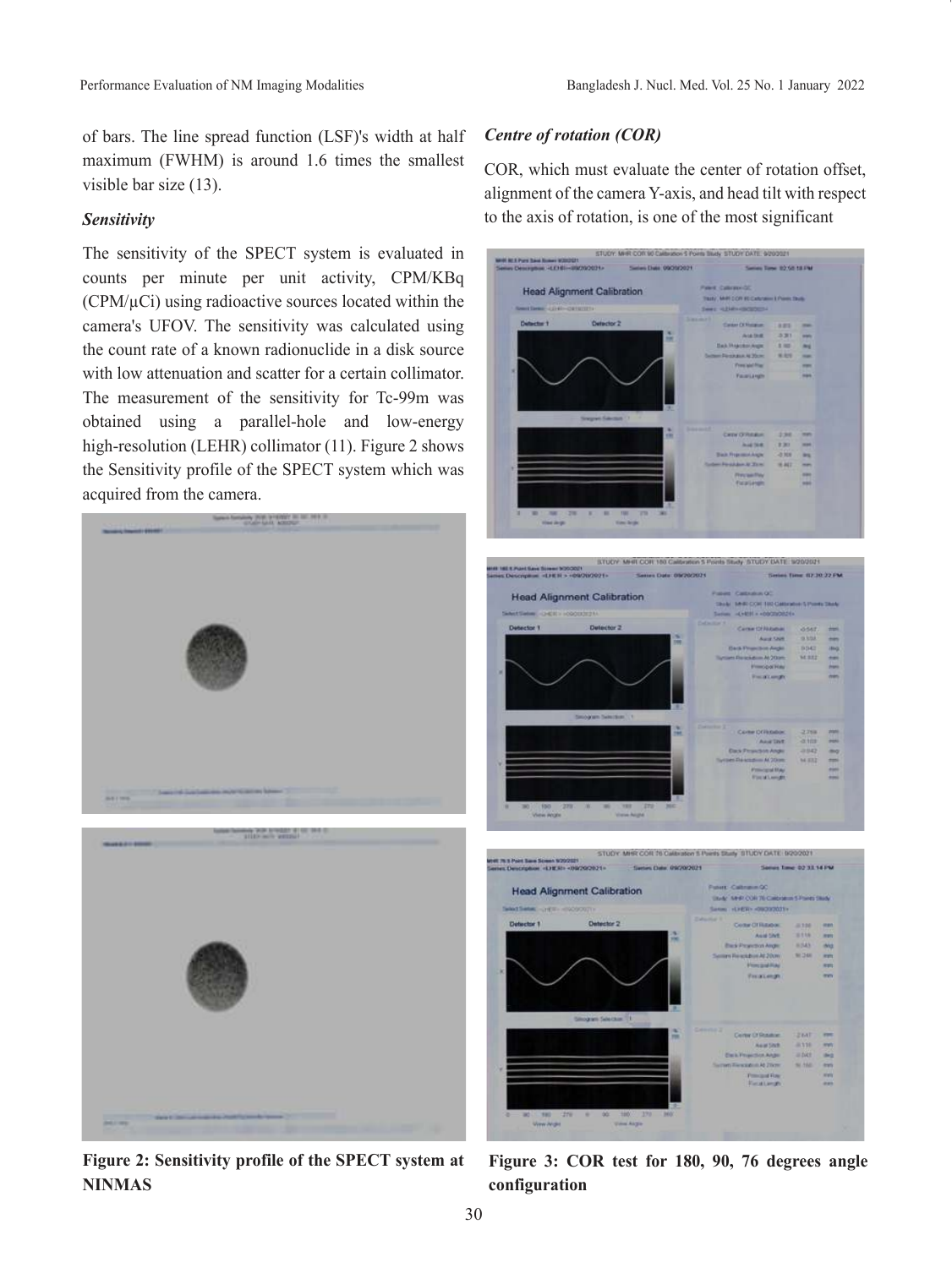acceptance tests for the SPECT system. If an error is discovered during the resolution in an air test, this test should be conducted. For this experiment, 99mTc point sources were used. Tomographic acquisition was carried out with the smallest digital matrix size possible, with around 10,000 counts collected at each angular location. For this test, an acquisition of 32 angles across 360° is sufficient. Throughout the tomographic acquisition, it's critical to keep the point sources within the camera's field of view at all times. Figure 3 shows the COR test for 180, 90 and 76 degrees angle configuration which were processed by the processing software of the COR test for SPECT system at NINMAS.

Total performance test was done with Jaszczak Phantom. All tests were carried out according to NEMA NU 1-2012 and IAEA Human Health Series No.6.

### *CT Number Accuracy, Uniformity and Noise*

A CT number accuracy test is performed to ensure that the equipment manufacturer's CT number criteria are met. A range of 0-3 Hounsfield units (HU) at the center of the image and 0-5 HU at the periphery is acceptable. The CT number of water could be out of range due to a miss calibration of the algorithm that generates CT numbers. Field uniformity is measured by comparing attenuation in a region of interest (ROI) at the center of the uniform field vs along the edges, and it relates to CT number (HU) fluctuations in a uniform field (typically a water or water-equivalent phantom). The benchmark for field homogeneity is a center ROI of 3 HU and four ROIs in the periphery that are measured within 5 HU of the center ROI. Image noise is a statistical variation in CT numbers of individual picture elements within an uniform ROI at a local level. The standard deviation (SD) of the HUs in a given ROI in a uniform area of the image represents the degree of noise. The amount of detected photons, matrix size (pixel size), slice thickness, methodology, electronic noise (detector electronics), scattered radiation, and object size all contribute to CT noise. The noise SD should be around 3. The noise is 0.3 percent since CT values range from 1000 HU. The maximum difference in SD between the ROI's center and any periphery ROI is 5 HU (14-17).

With a head CT water phantom of 20 cm in diameter, CT Number Accuracy, Uniformity and Noise were

performed. For the tests, images were taken according to the brain protocol with Symbia T16 CT Scanner. Water phantom was attached to the table with the phantom holder and positioned at the center of the CT gantry (CT scan mode). Center of the phantom was aligned by using internal CT laser light. The ROIs were drawn at the center, top, bottom, left and right of the acquired images. CT number accuracy, CT number uniformity and Noise were evaluated from the value shown for each ROI.

The CT numbers were obtained for water and for air from the acquired images. CT field uniformity was measured for the mean water values obtained at the 5 regions of interest. Image noise is a statistical variation in CT numbers of individual picture elements within the uniform ROI and it is the Standard Deviation of a given ROI in a uniform area of the image.

# *Performance testing of Single Head Gamma Camera for Thyroid*

Performance tests for thyroid gamma cameras were performed also. Intrinsic flood field uniformity, Intrinsic spatial resolution and sensitivity were measured with standard phantoms. Phantoms and sources were prepared with standard protocols. Sensitivity was measured for the low energy all purpose (LEAP) collimator. All tests were carried out according to NEMA NU 1-2012 and IAEA Human Health Series No.6.

#### **RESULTS AND DISCUSSIONS**

All values of intrinsic flood field uniformity were found <4.50% for the SPECT system. Intrinsic spatial resolution was 3.8 mm FWHM for both CFOV and UFOV. Also, resolution was provided by using bar phantom with visual inspection. Sensitivity was measured 207cpm/µCi for the LEHR collimator. The mean value of the COR offset was found <2 mm. For confirming uniformity and resolution, visual inspection was done with Jaszczak Phantom. The details of the performance measurement of the SPECT system have been shown in Table1 with comparison to the acceptance data which were carried out at the time of installation of the machine at NINMAS. Figure 4 has shown the resolution of the SPECT system by using the bar phantom which was visually shown satisfactory.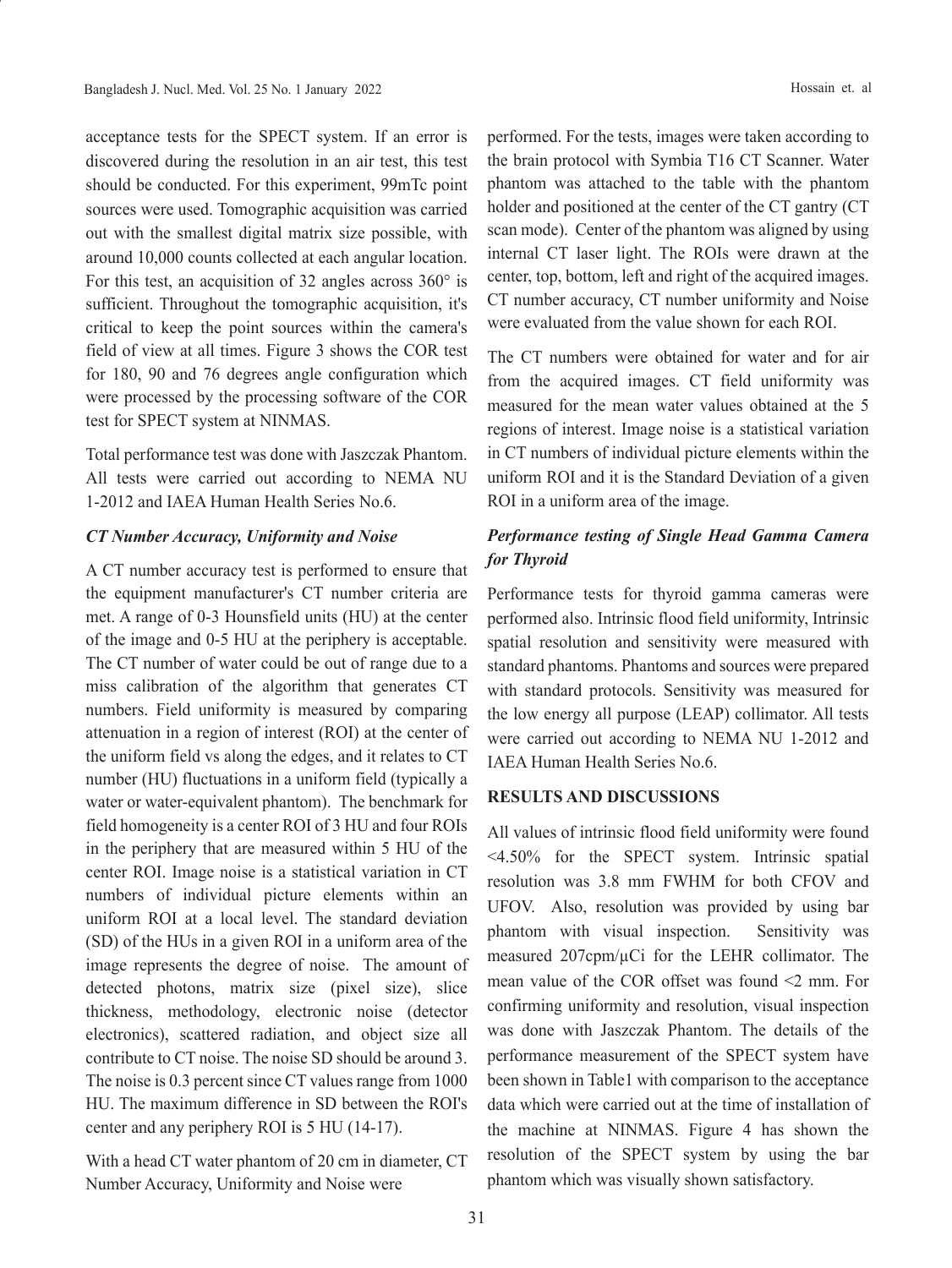

**Figure 4: Resolution by using bar phantom**

| Table 1: Present performance assessment of SPECT system with acceptance data |  |
|------------------------------------------------------------------------------|--|
|------------------------------------------------------------------------------|--|

| SI No.              | <b>Performance Test</b>                                   | <b>Present status</b>                                                                      | <b>Acceptance test results</b>              |  |
|---------------------|-----------------------------------------------------------|--------------------------------------------------------------------------------------------|---------------------------------------------|--|
| <b>SPECT System</b> |                                                           |                                                                                            |                                             |  |
| 1                   | Intrinsic uniformity                                      | All values were $\leq 4.50\%$ All values were 3.50%<br>for both CFOV<br>and<br><b>UFOV</b> | for both CFOV<br>and<br><b>UFOV</b>         |  |
| 2                   | Intrinsic spatial resolution                              | 4.1 mm FWHM for both<br>CFOV and UFOV                                                      | 3.8 mm FWHM for both<br>CFOV and UFOV       |  |
| 3                   | Resolution by using bar phantom<br>with visual inspection | Satisfactory                                                                               | Satisfactory                                |  |
| $\overline{4}$      | Sensitivity                                               | $>202$ cpm/ $\mu$ Ci                                                                       | $>207$ cpm/ $\mu$ Ci for LEHR<br>collimator |  |
| 5                   | $COR$ (MHR 180, 90 & 76)                                  | Offset $\leq$ 3 mm                                                                         | Offset $\leq 2$ mm                          |  |
| 6                   | Visual inspection of Jaszczak<br>phantom imaging          | Satisfactory                                                                               | Satisfactory                                |  |

CT Number for water and air was found from Figure 5, Mean CT Number for five ROI's were assessed from Figure 6 and Standard Deviation was measured from Figure 7 which were all taken from the same image. CT number for water and air, Field uniformity for water and image noise are presented in Table 2. Mean CT numbers for water and air, field uniformity for the identified five ROIs were within the tolerance values of 5 HU. The mean CT number for water across the five ROI's ranges from  $-0.5$  to  $-2.9$  HU while the maximum standard deviation of the mean CT number is 2.6.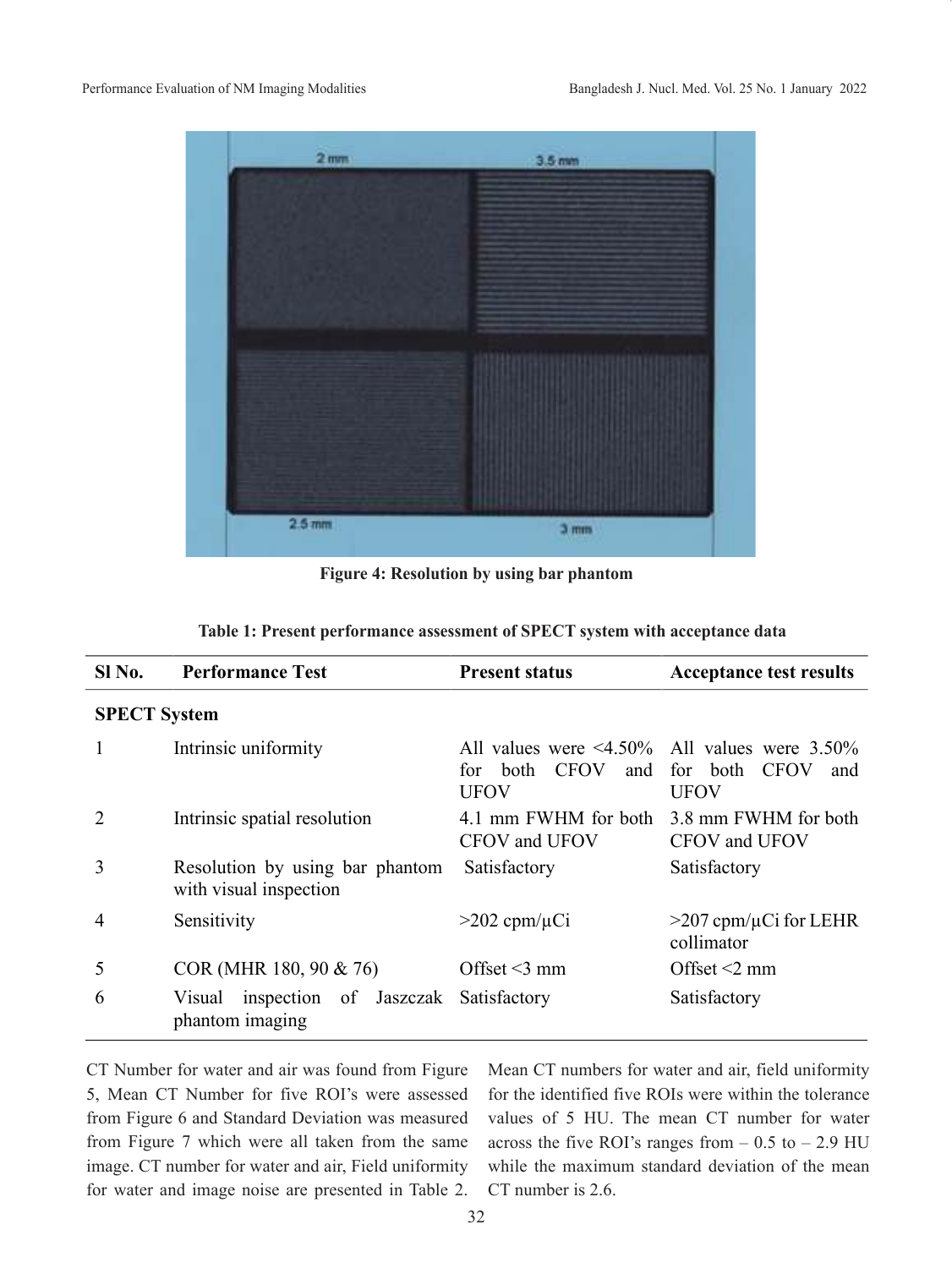| <b>CT Number</b>                    | <b>CT Number</b> | <b>CT Uniformity</b> |                          |      |      | <b>Image Noise (SD)</b> |     |
|-------------------------------------|------------------|----------------------|--------------------------|------|------|-------------------------|-----|
| for water (HU) $\vert$ for Air (HU) |                  |                      |                          |      |      |                         |     |
|                                     | $-1010$          | -14                  | $\overline{\phantom{0}}$ | -2.1 | -2.9 | $-0.5$                  | 2.6 |

**Table 2: CT Number for water and air, Mean CT Number for five ROI's and Standard Deviation.** 



**Figure 5 : Image of the CT number for water and air. Figure 6: Field uniformity image**





**Figure 7: Image Noise**

For the thyroid gamma camera, all values of the of intrinsic flood field uniformity, Intrinsic spatial resolution and sensitivity were measured accordingly <2.8%, 3.0 mm FWHM for both CFOV and UFOV and 230 cpm/µCi for LEAP collimator. The details of the performance measurement of thyroid gamma camera have been shown in Table 3 with comparison to the acceptance data. Figure 8 has been shown the resolution of the Camera system by using the bar phantom which was visually shown satisfactory.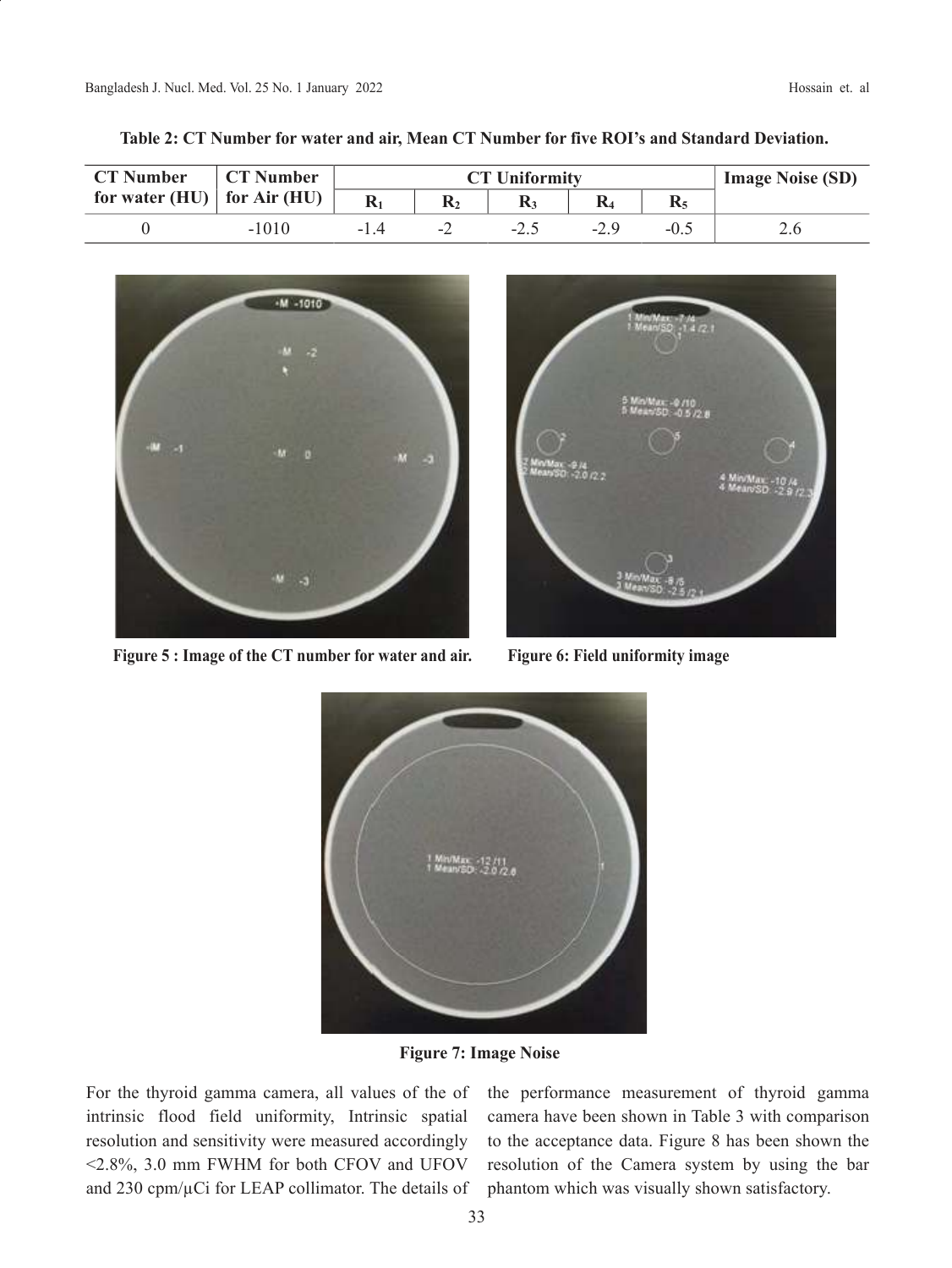

**Figure 8: Resolution by using bar phantom**

**Table 3: Present performance assessment of Thyroid Gamma Camera with acceptance data** 

| Sl No.                      | <b>Performance Test</b>      | <b>Present status</b>                                 | <b>Acceptance test results</b>                          |  |  |  |
|-----------------------------|------------------------------|-------------------------------------------------------|---------------------------------------------------------|--|--|--|
| <b>Thyroid Gamma Camera</b> |                              |                                                       |                                                         |  |  |  |
|                             | Intrinsic uniformity         | All values were $\leq$ 3.5% for both<br>CFOV and UFOV | All values were $\leq 2.80\%$ for<br>both CFOV and UFOV |  |  |  |
| $\overline{2}$              | Intrinsic spatial resolution | 3.5 mm FWHM for both CFOV<br>and UFOV                 | 3.0 mm FWHM for both<br>CFOV and UFOV                   |  |  |  |
|                             | Sensitivity                  | $>215$ cpm/ $\mu$ Ci for LEAP<br>collimator           | $>230$ cpm/ $\mu$ Ci for LEAP<br>collimator             |  |  |  |

The detailed results of the performance measurement data have been clearly shown that all values of measured data are very close to the acceptance data. All nuclear medicine imaging modality typically performs a little bit poorly after a certain period of time due to their advanced age. All findings from our tests are in acceptable range and these are very close to the acceptance testing data.

All test methods and results must be meticulously documented and archived so that future quality control tests can be accurately compared to these performance measurement data obtained from this project. This data serves as the acceptance testing data for the instrument's logbook or digital record.

## **CONCLUSION**

Performance evaluation of nuclear medicine imaging

equipment is important as it is related with the image being taken of a patient. In this study performance evaluations of SPECT, SPECT-CT and Thyroid Gamma Camera Systems of NINMAS have been done to ensure the quality of service given to the patients. Performance measurements of all imaging systems show the satisfactory image quality.

### **Acknowledgement:**

This work was carried out within the framework of the SNT Project of Ministry of Science & Technology (MOST), People's Republic of Bangladesh on "Performance Evaluation of Nuclear Medicine Imaging Modalities and Development of Functional Capability with Image Quality". The authors would like to acknowledge the MOST for providing the support for this program.